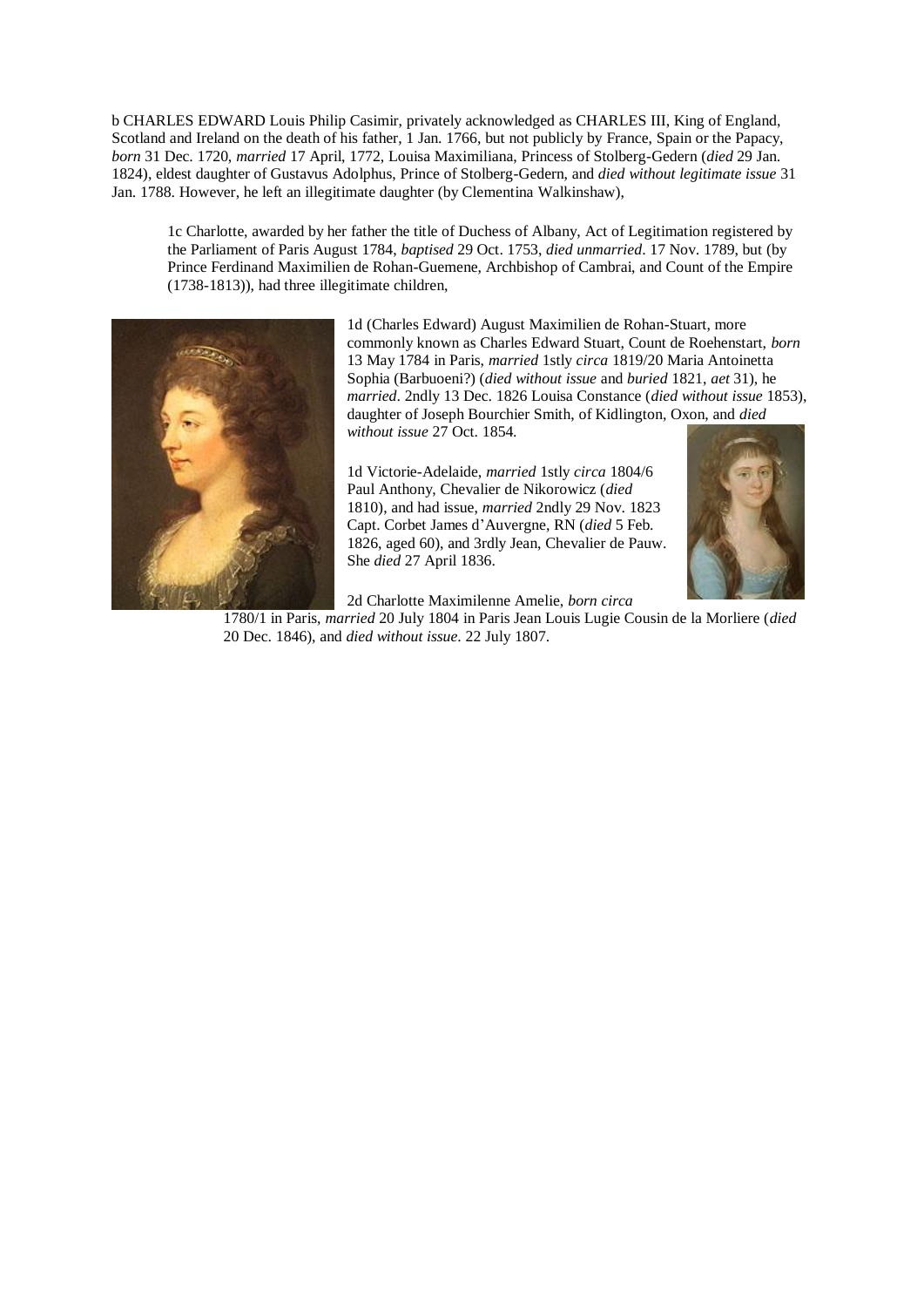## Appendix II

## **CHARLOTTE STUART DUCHESS OF ALBANY<sup>1</sup>**

WAS born and baptized at Liège, in the parish church of 'La Bienheureuse Vierge Marie des Fonts' 29 October  $1753$ ,  $^{2}$ — 'L'an du Seigneur a été baptisée dans notre église paroissiale de la Bienheureuse Vierge Marie des Fonts de la ville de Liège. Charlotte fille de Noble Seigneur Guillaume Johnson et de Noble Dame Charlotte Pit. Le parrain a été Noble Seigneur Georges Frementen, au nom de Noble Seigneur André Giffard' (see *Miscellany of the Scottish History Society* [1904, ii p. 437](http://books.google.com/books?id=tgAdAAAAMAAJ&dq=Miscellany%20of%20the%20Scottish%20History%20Society%201904&pg=PA437#v=onepage&q=Miscellany%20of%20the%20Scottish%20History%20Society%201904&f=false) where her will is printed in full). She was educated at the Abbey of Notre Dame de Meaux-in-Brie; was on or before 23/24 March 1783 created Duchess of Albany [S] by her father, being so styled in his will of that date; and was legitimated 30th March following, by a deed recorded in the Parliament of Paris, 6th September 1787. On St Andrew's Day Nov: 30 1784 she was invested with the green ribbon of a K.T. (*[Jacobite Peerage, Ruvigny](http://books.google.com/books?id=WrUEAAAAIAAJ&lpg=PA1&ots=-FFOb4Gwqw&dq=Noble%20Seigneur%20Georges%20Frementen%2C%20au%20nom%20de%20Noble%20Seigneur%20Andr%C3%A9%20Giffard&pg=PA1#v=onepage&q&f=false)*).

Had there been another child? In Lord Bray M.S.S. $3$  there is Charles's solemn declaration that except Miss Walkinshaw's daughter he had no child. General Charles Edward Stuart Baron Rohenstart (1781-1854) is said to have been a grandson of Clementina by the Prince. (See note on next page).

Notes from Canon Townley's version of Clementina Johannes Sobieski Stuart. Buried at Finsthwaite 16 May 1771. 1726 The youngest of John Walkinshaw's ten daughters was baptized at Rome, Clementina Maria Sophia. Clementina, James III's consort was God-Mother? The prince had several aliases, Douglas, Johnson, Pitt. Andrew Lang in his introduction to "Redgauntlet" says, "It is certain she bore him two children, of whom the elder a boy died early" (?)

James III's secretary (Edgar) records that he has been informed that Clementina Walkinshaw has got in with the Prince, has born two children, and got an extreme ascendant over him, this was in

<sup>3</sup> [Hist. MSS. Com. X. vi.](http://books.google.com/books?id=4tMLAQAAIAAJ&dq=Historical%20Manuscripts%20Commission%20XI.%20vi.%20Lord%20Braye&pg=PA236#v=onepage&q=Clementina%20&f=false) Page 236.

1

<sup>&</sup>lt;sup>1</sup> *[The life and letters of H. R. H. Charlotte Stuart](http://books.google.com/books?id=ZrFkAAAAMAAJ&q=La+Bienheureuse+Vierge+Marie+des+Fonts&dq=La+Bienheureuse+Vierge+Marie+des+Fonts&hl=en&ei=uHBrTvzQOOWvsQKYsaS6BA&sa=X&oi=book_result&ct=result&resnum=3&ved=0CDsQ6AEwAg)* by Francis John [Angus Skeet.](http://www.google.com/search?tbo=p&tbm=bks&q=inauthor:%22Francis+John+Angus+Skeet%22)

<sup>2</sup> Extract from the register of the Church of S. Maria ad fontes at Liège of the entry of the baptism of Charlotte Stuart on October 29. 1753, therein described as the daughter "nobilis domini Guillelmi Johnson et nobilis Domina Pit" (*Hist. MSS. Comm. Reports* X. vi. 235). Dated October 20, 1784, a certificate below from the Prince Bishop of Liège. Duke of Bouillon, etc., that the extract was in the hand of the priest of the parish. The seals of the church of S. Maria ad Fontes and of the Prince Bishop of Liège affixed (*ibid*.).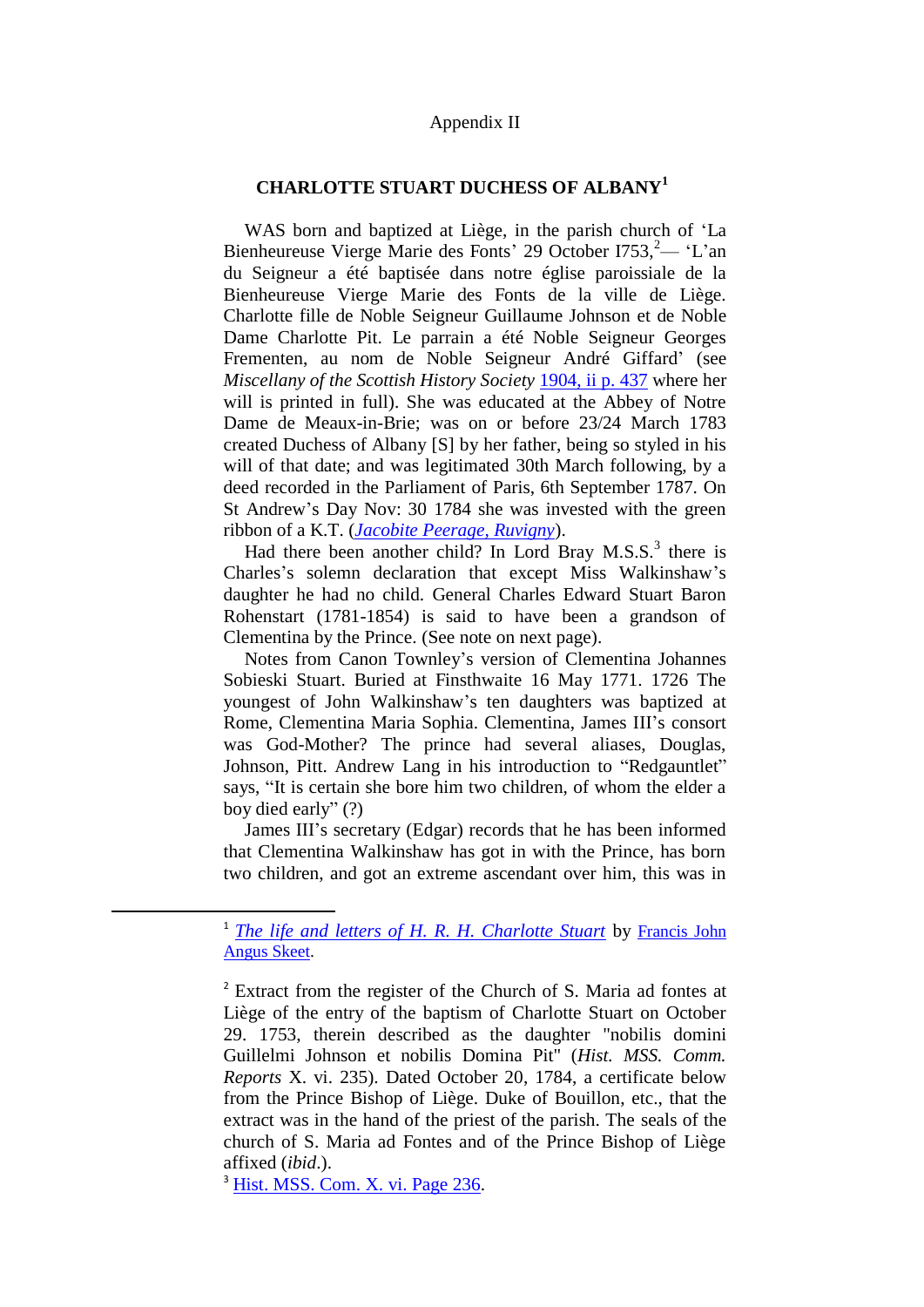1754. Andrew Lang speaks of a very strange and extraordinary note which the prince made 1752: "A marque to be put on ye Child if I part with it—I am pushed to ye last point and so wont be cagioled any more." Lang says in Pickle the Spy, "The future Bonny Lass of Albany was to be marked like a Kelt returned to the river in spring."

James Douglass went with the lady to Finsthwaite and there remained with her. Sir Walter Scott in his "Introduction to Redgauntlet" quotes extracts from Dr King's "Anecdotes of his own times" concerning Charles and Clementina. Dr King had been secretary to Ormond and to Arran, and was an ardent Jacobite engaged in their plots, and it was to him the Prince came in disguise when visiting England, though at last disgusted with the Prince's intention to bring Clementina to England with him, he withdrew from the cause. A kinsman of Dr King's married Miss Taylor, the heiress of Finsthwaite House.

The lady was first at "July flower tree" with Mr Backhouse, Dr King's brother-in-law and its owner; and then at Waterside with Mrs King's brother, Mr Edward Taylor. She regarded herself as a princess and had wondrous fair hair. She bequeathed to Miss Jane Penny a medal commemorating the marriage of James and Clementina in 1719.

Edward Taylor made his will 28 April 1770 (proved Consistory Court at Lancaster May 16), it was witnessed by James and Clementina Douglass. The following entry is in the Register of Burials: "Buried at Finsthwaite 16 May 1771 Clementina Sobieski Douglass, Spinster of Waterside" (collated from *Finswaithe Parish Magazine*).

## Note.

Dictionary of National Biography under Walkinshaw states— Clementina perhaps bore Prince Charles a son, who is said to have been baptized by a non-juring clergyman (afterwards Bishop Gordon), and who must have died in infancy."

Under *John Sobieski Stuart<sup>4</sup>* the same authority says: "He ascribes the renewed hostility of Professor George Skene in hs criticism of his works in the Quarterly Review to his partisanship of a rival claimant." This claimant was known as General Charles Edward Stuart, who pretended not only that Charles III married Clementina Walkinshaw, but that their daughter the Duchess of Albany espoused a "Count" or "Baron" Roehenstart in the Swedish or Austrian service, and that he was the issue of the marriage. The "General" was killed in a carriage accident at Dunkeld, 1854, and buried in the Cathedral there. He is mentioned in Life of Thomas Coutts, by E. Hartley Coleridge with accounts of money, one in facsimile: "paid to my poor grandmother the Countess Alberstroff (sic)," signed "R."

1

<sup>&</sup>lt;sup>4</sup> John "Sobieski Stuart" and his brother pretended to be legitimate descendants of Charles III and Louise of Stolberg-Gedern.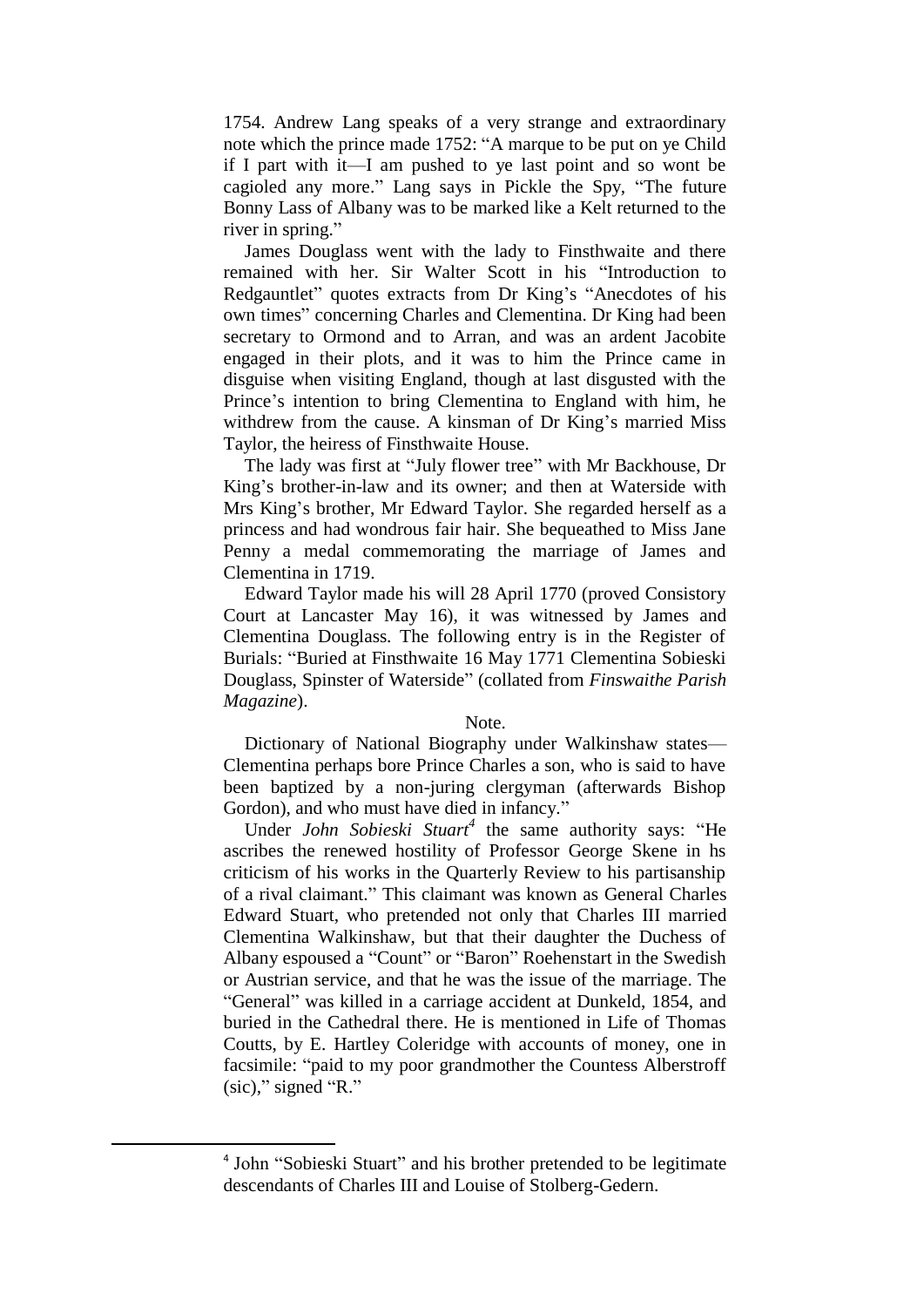

<code>HIC</code>  $\cdot$  <code>IACET</code> <code>CARLOTTA</code>  $\cdot$  <code>DVX</code>  $\cdot$  <code>ALBANYENSIS</code> EX  $\cdot$  <code>REGIA</code>  $\cdot$  <code>STIRPE</code>  $\cdot$  <code>STVARDA MORTVA</code>  $\cdot$ BONONIAE XV KAL · DEC · MDCCLXXXIX Here lies Charlotte, Duchess of Albany, from the Royal House of Stuart, died at Bologna, November 17, 1789.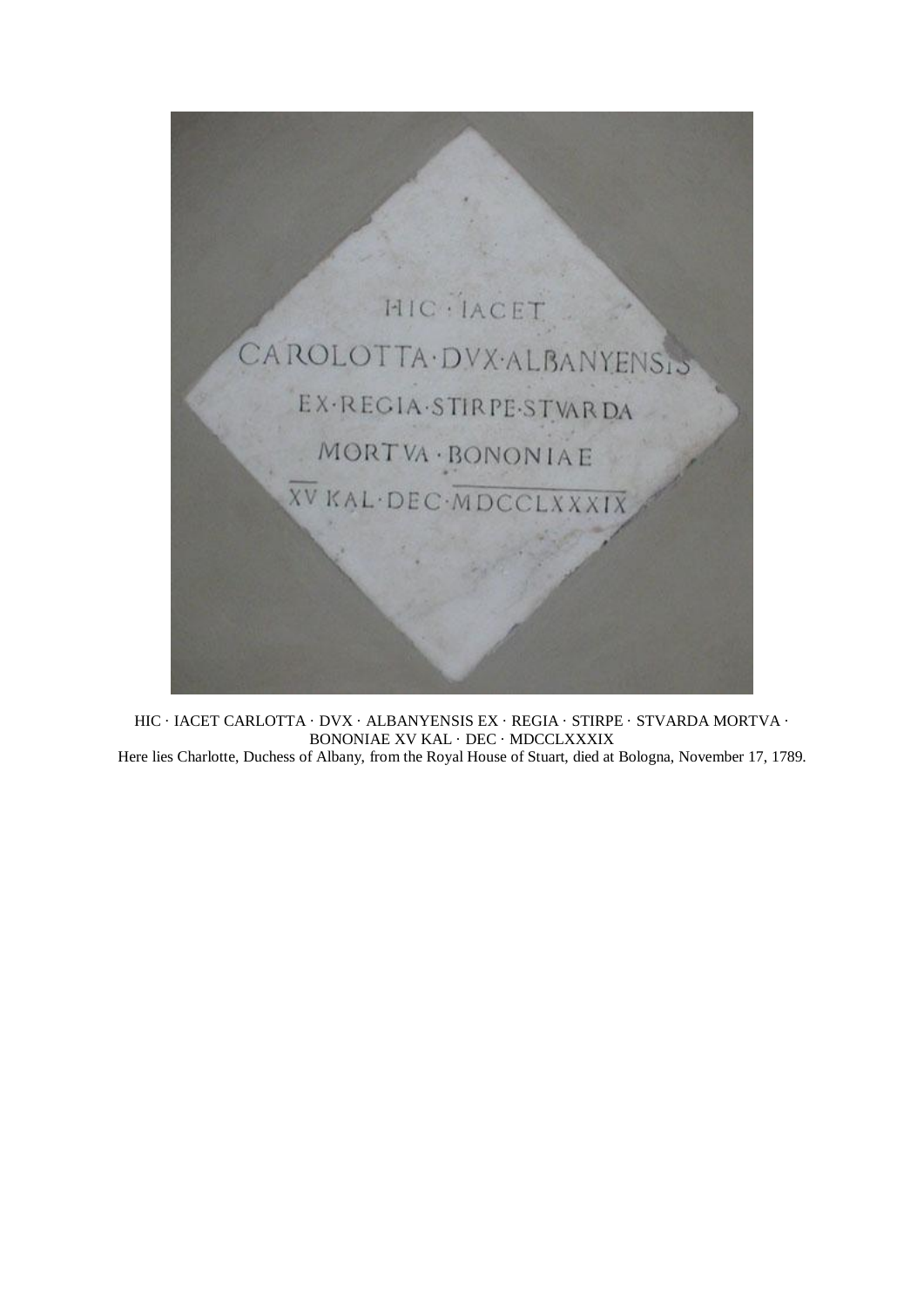

From *The Life and Letters of HRH Charlotte Stuart – Appendix II* 

Letters patent which allow Lady Charlotte Stuart d' Albany to reside in this Kingdom and to acquire goods there and to dispose of them 100 D<sup>d</sup> at Paris 50 Rue 5' Jacques 150 Convent of the Visitation one hundred and five livres (There is a further countersigning nearly illegible)

Louis, by the grace of God, King of France and of Navarre, to all present and to come, Greeting.

Lady Charlotte Stuart d'Albany has represented that having been brought up in Paris where she received first the particular benefits of the late Prince James Stuart and later those of the Cardinal Prince of York, his second son, she has been authentically recognised by Prince Charles Edward her father, eldest son of the said late prince James

and grandson of the late James the Second, King of Great Britain, by an Act made at Florence, the thirtieth of March, seventeen hundred and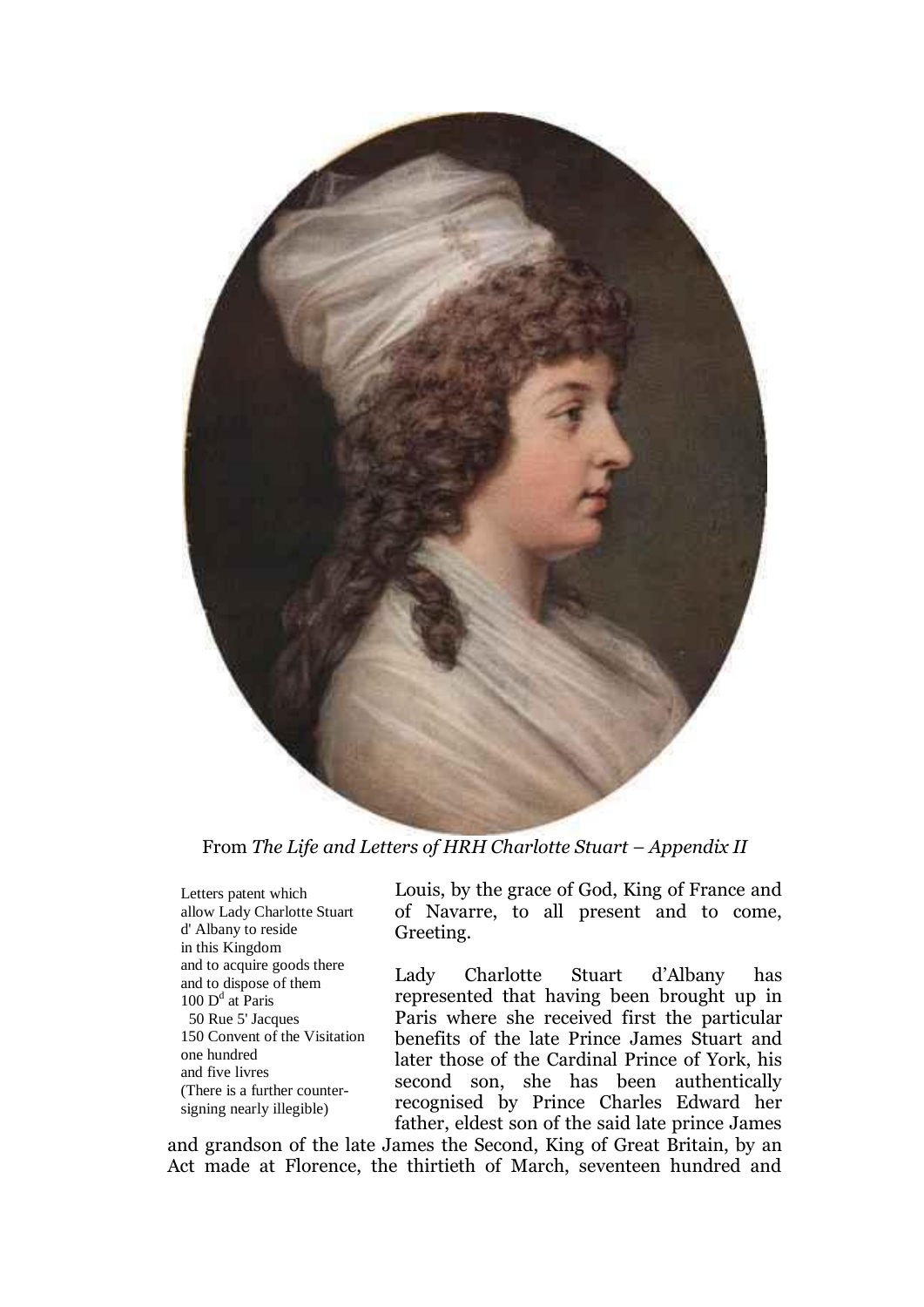eighty three, signed by the prince in the presence of witnesses and ratified with his seal, certified by a notary in the Prince Charles Edward's presence and of the said witnesses the same day and year, and legalised in the fifteenth of July last by the S<sup>r</sup> Billerey in charge of our affairs in the absence of our Minister Plenipotentiary to the Archduke Leopold, Grand Duke of Tuscany, by which Act, which she has produced to us, the said Prince Charles Edward declared fully legitimated, and rendered her birth legitimate by all the faculties which he is capable of and of which he intended to avail himself of in the said Act, the said Lady Charlotte Stuart d'Albany his daughter, desiring to continue under our good pleasure her residence in our States, and to be able to acquire and possess therein immovable property, the Prince her Father, having moreover there property which he succeeded to principally from the Princess his Mother, which he has the power to dispose of entirely or in part in her favour, and which may come to her by succession. She has begged us to accord her permission and authorisation on these requisitions, even to everything which of necessity may be renounced to her, to all right of escheat or others which may belong to us and wishing to favourably treat the said Lady Charlotte Stuart d'Albany in these legal actions and others moved by the advice of our council and of our own certain knowledge and full royalty power and authority, we have by these presents signed with our hand, permitted and permit the said Lady Charlotte Stuart d'Albany, to acquire and possess immoveables in our kingdom, as we have authorised and authorise also to receive all gifts and legacies which could be made to her by the Prince her Father, or other Foreigners, or our subjects, of immoveable property real or in fief (copyhold), and of furniture or moveable effects, which succession might bring to her reception of immoveable or moveable property situated in our states, and to dispose freely of her goods by will or gift amongst the dead and living, in the same way that our own subjects can dispose of them (Reynicoles?) and renouncing to her as far as may be necessary, and all right of aubanie [a feudal right under which the French King's claimed the goods of strangers dying in his kingdom], and renouncing so far as the above is concerned, he [the King] renounces all which would conflict with all Laws, Arrets, Judgements, Usages, and other things to the contrary. Giving and charging our beloved and faithful Counsellors those sitting in our Court of Parliament at Paris and to all our other officers belonging to it, which these presents have made register and to continue to do the same herewith and use the said Lady Charlotte Stuart d'Albany fully, peaceably and perpetually stopping, and making cease all troubles and impediments, notwithstanding all things to the contrary. For such is our pleasure, and in order that it may be firm and stable for ever we have had our seal put on these said presents.

Given at Versailles in the month of August, the year of Grace seventeen hundred and eighty four, and of our reign the eleventh.

Louis By the King Gravier de Vergennes Vised Zueli (name illegible) Registered this consent The Procurer general to the King to enjoy the importance of its effects and contents and to be Executed according to this form, and term following, following the decree of this day at Paris in Parliament the seventh September seventeen hundred and eighty

(Obliteration by damp.)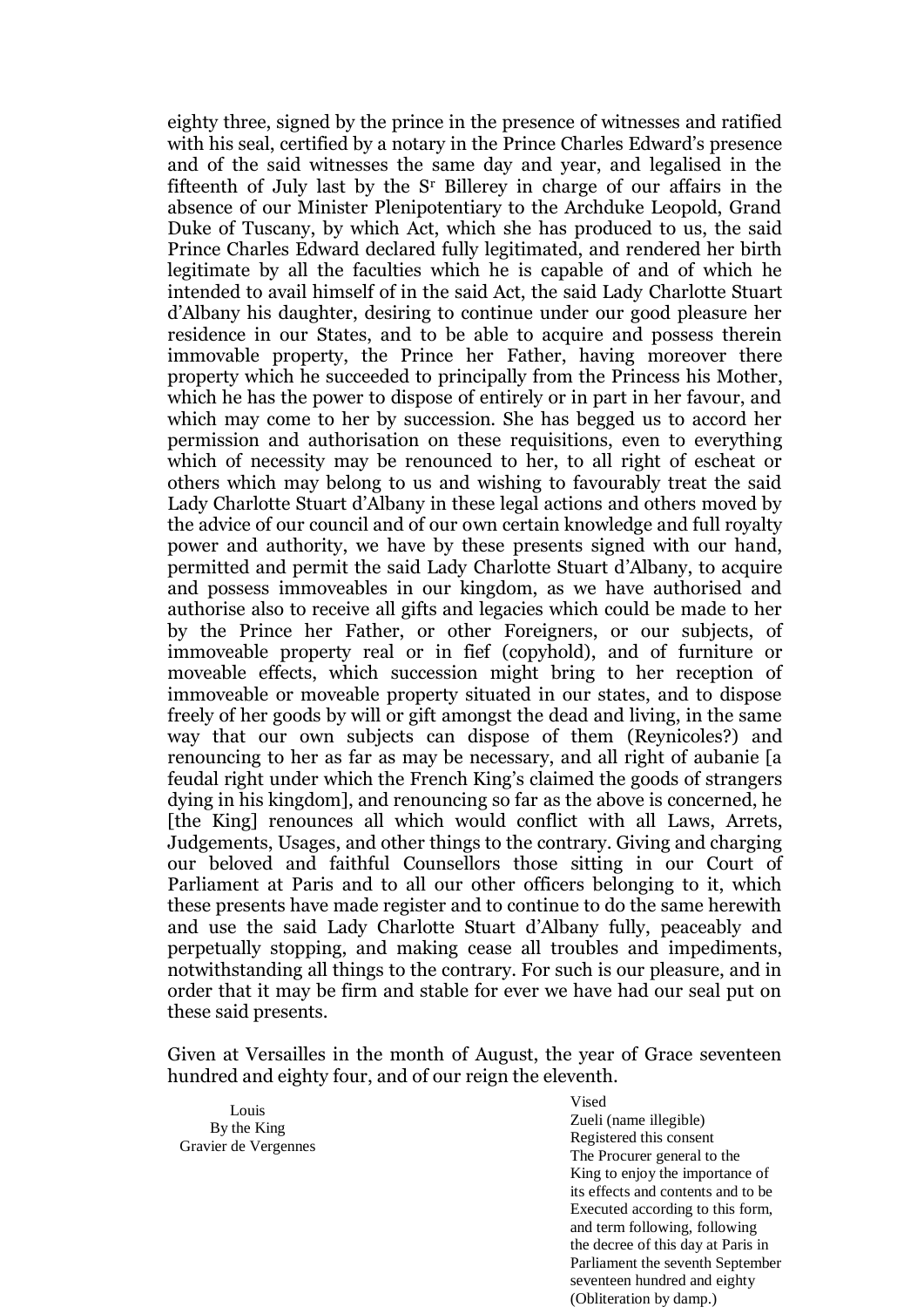Charles Gravier comte de Vergennes, chief of the Royal Council of France, died at Versailles 13 February, 1787, aged 68.

*Bray MSS*, state "Certified by M. Sémonux chef du Depôt des Affaires Etrangères.

The Cardinal Duke of York cannot do less than complain strongly of the proceeding of his Royal Brother concerning the irregular and improper action taken in summoning a natural daughter of his to live with him in so much publicity. It will be easily perceived on what grounds he may complain, if it is considered in the first place, what an indecent uproar was made some time ago about supposed poverty and destitution, when it was pretended his Royal Brother had not enough to live upon, and the burden was thrown on the shoulders of the Cardinal Duke, against all justice; who is now informed in the most outrageously pompous manner, that he has taken upon himself an expense which will naturally exceed the maintenance of his own consort; an action which is in manifest contradiction to the former exaggerated statement.

In the second place, the Cardinal Duke represents the situation in which he finds himself, on seeing follow immediately after a feigned reconciliation by means of autograph letters from his Royal Brother, a public proceeding of this description, as to which he has no information, and to which his consent was not asked.

In the third place, he represents the irregularity of this pretended legitimation, which was not necessary to enable his brother to give to this person a fair subsistence, which he had already been bound in conscience to do for thirty years past. As he did not do it, the Cardinal Duke, touched by pure compassion supplied the money privately. But it was not necessary to give her those titles, and to place her in a position for which there can be no explanation to the mind of any intelligent person, aware of the facts and of present circumstances, except the intention of putting a public slight upon the Cardinal Duke and his sister-in-law.

And here is reached the fourth point raised by the Cardinal Duke: that the said legitimation, as it seems to be intended, goes very much father than has been the invariable custom in similar cases, and as in the recent example of James II in the person of the Duke of Berwick, since it reaches the very height of presumption to pretend to have the lady recognised as of the stem of the royal house, by granting her titles which would be most justly contested if he were in actual possession of his lawful right. Nor in that case would his royal brother, according to the law of the Kingdom, have the faculty thus to habilitate thus a natural child, and place her in the succession to the throne; a case utterly without precedent. In this state of things, the Cardinal Duke flatters himself that all his friends will accept his statement, convinced of its justice with regard to this business, so disgusting to hi; which he protests for his part to regard as null and void: in short, to ignore it so long as God gives him life.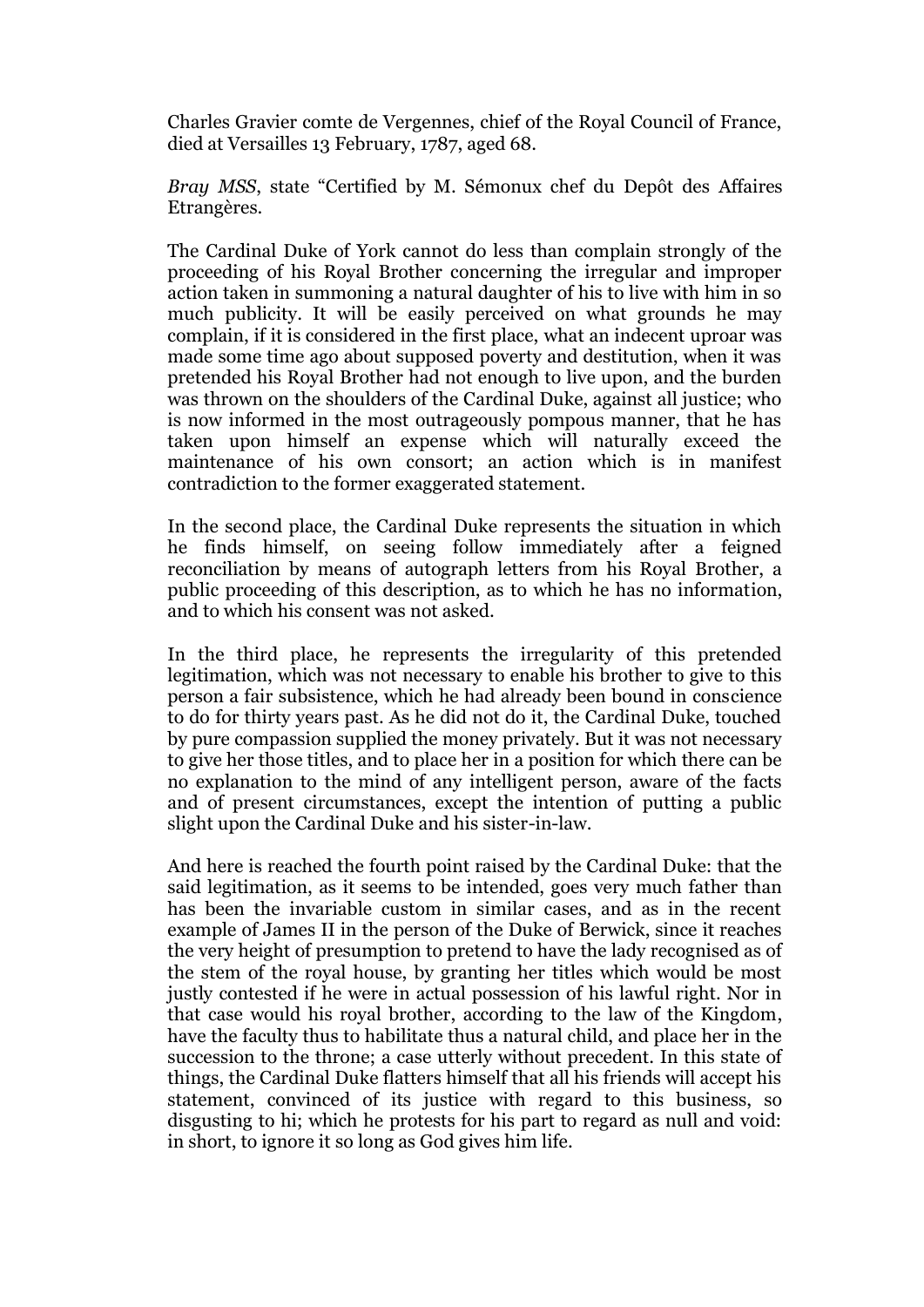In the name of God. Amen.

This fourteenth day of November 1789, Her Grace the Duchess of Albany, Charlotte by name, being grievously sick of body, but of sound mind, and in full possession of her senses, thanks be to God, not wishing to leave this world without disposing of these goods of fortune of which she is possessed, after having received the Holy Viaticum and humbly commended her soul to God, her Creator and Redeemer, and again beseeching His pardon for all even to the least offence which she may have given Him during the whole course of her life, and trusting to His infinite mercy -

Declares in the first place that she desires to be buried without any pomp whatever, asking only such suffrages for her soul as may be decided upon by the Lord Cardinal Archbishop [Andrea Giovanetti], whom she has requested to take down her will in writing, further recommending him not to allow her body after her death to be opened in anyway, and if possible that it may be kept aground for four days, not enclosed in a coffin.

In the second place she desires to be buried in the parish church of St. Blaise of Bologna, to the poor of which she leaves a hundred scudi to be distributed to them by the curate of the said church.

Coming to the legacies, or pensions, she requests her royal uncle, hereinafter constituting him her sole heir, to send to her lady mother in Paris an annual pension of fifteen thousand francs during the term of her natural life, and further, to allow her the power of disposing at her death of fifty thousand francs in favour of any of her necessitous relations.

She leaves to Mrs. Norton an annuity of two thousand francs for the term of her natural life, also a gold enamelled box, and the English clock which her Grace uses daily, further requesting her royal uncle to provide for the lady more abundantly should this pension not suffice.

To Canon Cesarini, rector of Frascati, she leaves an annuity of a hundred scudi, for the term of his natural life, as a mark of her attachment, and more especially on account of the respectful and particular affection which he has for her royal uncle.

To the Count Monsignor Consalvi she leaves an enamelled box as a remembrance.

To the Abbate Waters, as a mark of her gratitude for his services to her royal father and herself, she leaves an annuity of a hundred scudi for the term of his natural life; further requesting him, if such be the pleasure of her royal uncle, to be her testamentary executor as hereinafter set down.

To the Abbate Count Castaldi she leaves a plain gold box as a remembrance, particularly requesting her uncle to be pleased to prefer him upon the first occasion he has of disposing of an ecclesiastical benefice.

To her two waiting women she leaves all her wearing apparel, and an annuity of sixty scudi to each of them for the term of their natural life.

To Signor Giacinto Bruni she leaves a sum of a hundred scudi in one payment, and two years salary.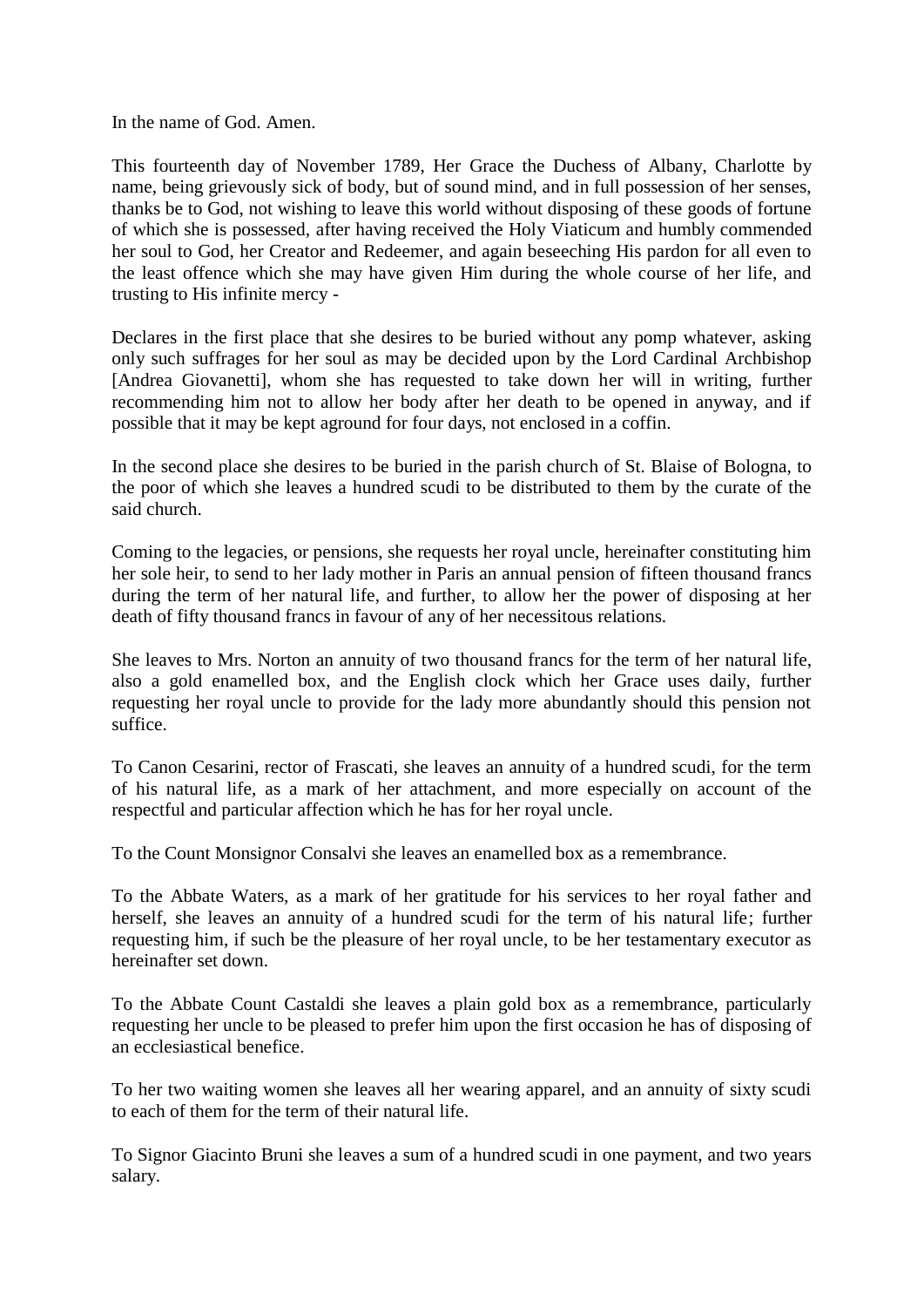To each of her two serving men she leaves an annuity of forty-eight scudi at the rate of four scudi a month to each, for the term of their natural life, also a year's wages, and their mourning, which is to be made for them, as well as for all in her service, both men and women, appealing to the friendship of Abbate Waters to take upon himself, besides the other charges hereinafter stated, the task of providing mourning for those in her service.

To the unliveried members of her household, that is the steward and chaplain, she leaves the pay, or wages, or salary one year.

The rest of her household, including the Moor in livery, are warmly recommended by the duchess, the testatrix, to the great and constant charity of her royal uncle, and moreover she leaves to the said remnant of her household, including the Moor two years' wages.

She leaves a hundred scudi to be distributed to the poor of her parish in Rome.

She appoints and constitutes his royal Eminence her uncle Cardinal Henry, called the Duke of York, universal heir of all her goods movable and immovable, titles, rights, and shares, in any place, country, province or kingdom whatsoever, and especially and expressly of all the jewels, diamonds and orders belonging to the Crown.

It is her will that all the remaining jewels, coins, and plate of any sort whatsoever shall be sold, the proceeds of such sale to form a capital the interest of which shall be applied to the payment of the annuities, pensions or legacies abovesaid; and should the interest of the said capital formed as aforesaid by the sale of the said articles the personal property of the testatrix, not suffice, she earnestly entreats the goodness and great affection of her uncle and universal heir to pay all the said pension.

As testamentary executor of this her last will, if it meets the consent and approval of her uncle, she appoints the Abbate Waters above-mentioned, upon whom she lays the charge of forming the said capital in the best way possible, besides the other charges which she flatters herself he will willingly undertake out of the friendship he has always shown to the said duchess the testatrix; further requesting him to see that the doctors and surgeon be adequately remunerated, also that Father Scandellari, her confessor receives some recognition of the trouble given him during her illness.

She further wills and beseeches her royal uncle (whom she thanks with all her heart to the utmost of her power and ability for the singular affection he has always shown her), assuring him that she dies willingly, resigning herself with her whole soul to the will of her Creator and Redeemer, in whom she places all her hope of eternal salvation, that he will be pleased to accept her small library for his own at Frascati, with this condition however, that all those books which his royal grace, the Lord Cardinal her uncle, shall not think fitted for the said library shall be given and consigned to her said testamentary executor, the Abbate Waters whom she requests to so arrange that the journey of all her household to Rome may be paid for. She further charges the said Abbate Waters to collect all the letters belonging to the royal house and family and to deliver them to her royal uncle. All her purely personal letters to be consigned to the flames by the said Abbate.

She declares this to be her last will, and any other disposition made by her at any other time notwithstanding this will alone to stand and be regarded. And should this said last will not be